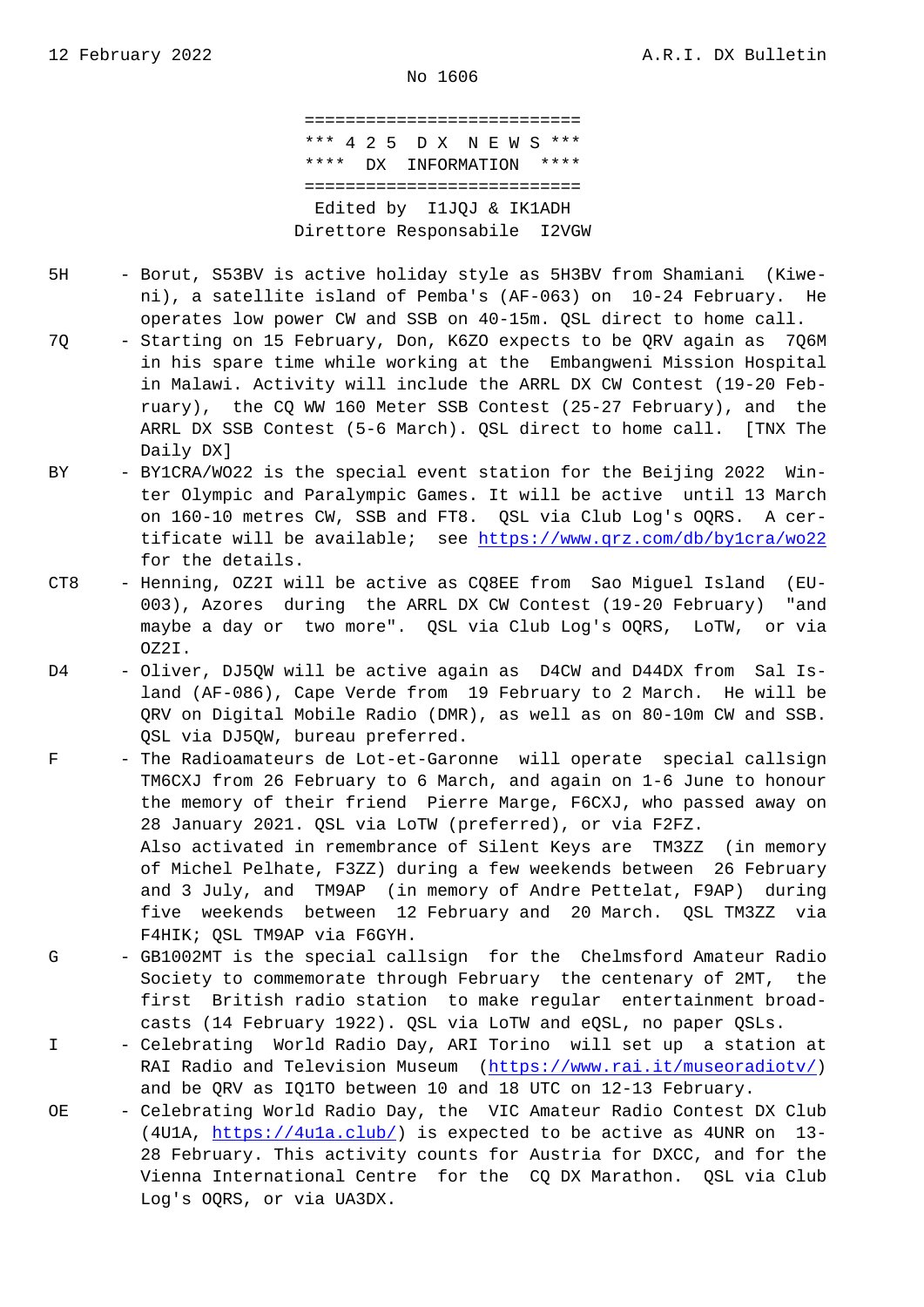is celebrating its 75th anniversary during 2022 with special call sign PI75LIM. QSL via the bureau or direct to PE1NCP.

- PA Scout station PB22BP (the suffix stands for Baden-Powell, the founder of the Scout and Guide movements) will be active on 18-28 February, including Thinking Day On The Air. QSL via PA3EFR.
- PJ2 Andy, W9NJY will be active as PJ2/W9NJY from Curacao (SA-099) on 16-21 February. He will participate in the ARRL DX CW Contest as PJ2T (Multi-Multi); outside the contest he will operate CW mainly on 30, 17 and 12 metres. QSL PJ2/W9NJY via LoTW, Club Log's OQRS, or via WD9DZV; QSL PJ2T via LoTW or W3HNK. [TNX The Daily DX]
- SP 3Z200IL is the special callsign for radio club SP8KJX to commemo rate the 200th anniversary since the birth of Ignacy Lukasiewicz, an oil industry pioneer whose many achievements included the inven tion of the modern kerosene lamp. Look for activity through 29 De cember on 160-10 metres SSB and digital modes. QSL via the bureau.
- UR\_ant In his spare time, Sergiy, UT9UX will be active as EM1U from the Ukrainian Antarctic Station "Akademik Vernadsky" on Galindez Island (AN-006), Antarctica until around mid-April. QSL via UT7UA. [TNX DX World]
- V3 Walt, WOCP as V31DJ (CW) and his wife Mary, KOZV as V31DK (SSB) are active from Placencia, Belize from 8 February until 4 March. QSLs via LoTW, Club Log's OQRS, or via home calls. [TNX The Daily DX]
- V3 Robert K5PI (V31AT, QSL via LoTW and home call), Madison W5MJ (V31IT, QSL via M0URX's OQRS), John WC0W (V31TP, QSL via home call) and Keith VE7KW (V31WK) - as well as Karl AD0KH, Nancie NM0C, Leigh WC0T and Steve WW0G - will be active from Cahal Pech, Belize on 15- 22 February. They will participate in the ARRL DX CW Contest as V3T (QSL via LoTW and WC0W; outside the contest they will be QRV on 160-10 metres mainly CW. [TNX The Daily DX]
- V7 Jeff "JT", KD7ADI has been on Kwajalein (OC-028), Marshall Islands since 5 January, and will be stationed there "for the foreseeable future". In his spare time he is QRV as V7/KD7ADI. He uploads his log to LoTW and Club Log.
- W W7P is the callsign for the Northern Arizona DX Association to conduct a 10-year special event countdown to the 100th anniversary of the discovery of Pluto by Clyde Tombaugh at Lowell Observatory in Flagstaff, Arizona (18 February 1930). The inaugural event was held on 13-21 February 2021; this year's Pluto Anniversary Count down will run on 12-20 February. Also, Doug Tombaugh (N3PDT), Clyde Tombaugh's nephew, will be operating during the event as W7P/0. QSL direct, see https://www.nadxa.com/w7p\_pluto\_2030.html for information.
- W Bodo, DF8DX will be active again as KT3Q/4 from Cedar Key (NA-076) and Santa Ro[sa Island \(NA-142\) between 21 and 23 Febr](https://www.nadxa.com/w7p_pluto_2030.html)uary, and from Key Biscayne (NA-141) on 1-4 March. On 18-20 and 24-28 February he will be signing KT3Q from Florida (ARRL DX CW Contest) and Alabama, respectively. QSL via Club Log's OQRS (preferred), LoTW, or via DF8DX
- YB Special event station 8C9MGP will be active from Lombok Island (OC- 150), Indonesia on 19-21 February, and again on 11-13 March. QSL direct to HA3JB (OQRS on http://www.ha3jb.com/oqrs.html).
- ZF Bob, K4UEE (ZF2UE), Bill, W5SJ (ZF2EZ) and Stan, K5GO (ZF9CW) will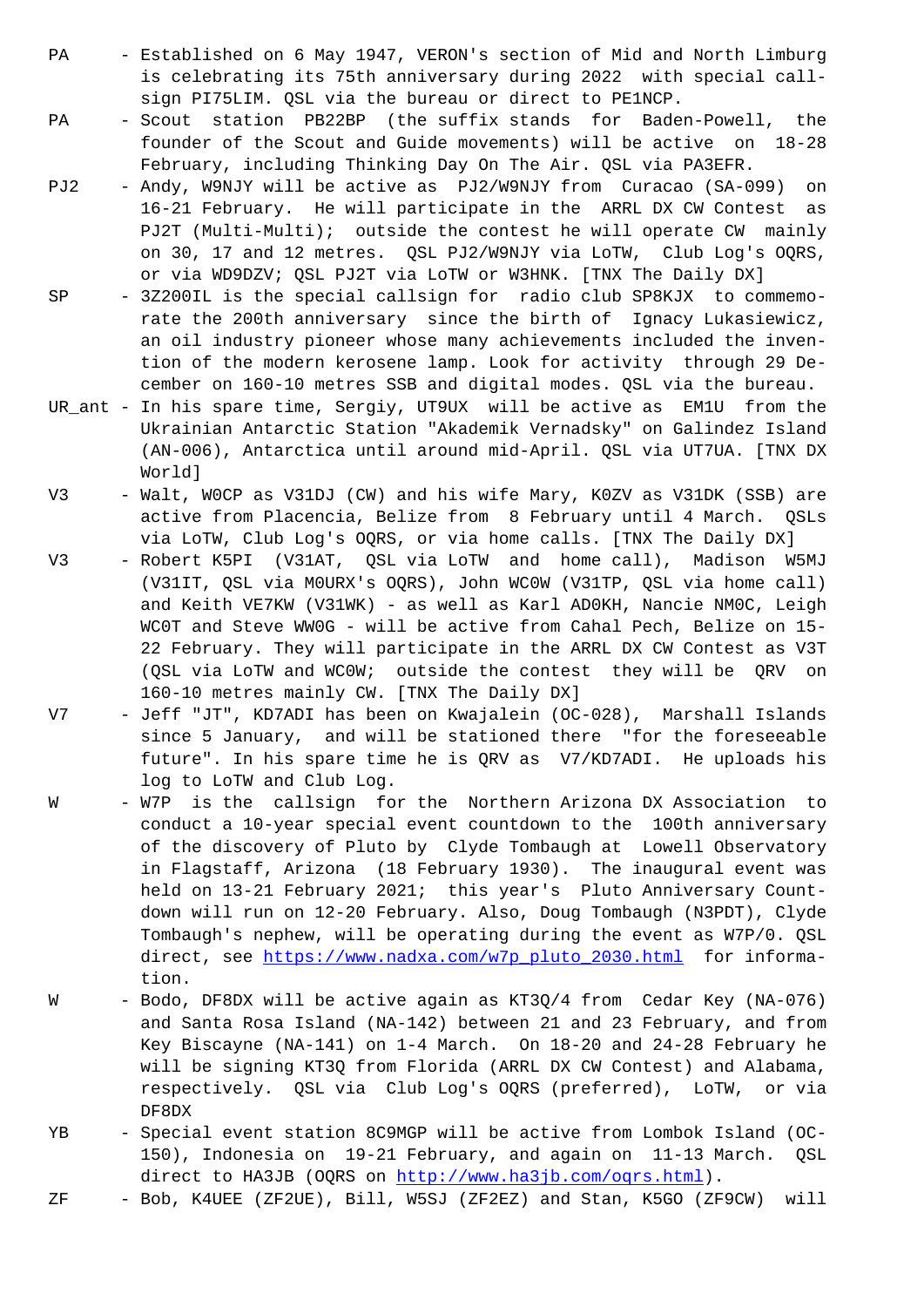the Cayman Islands (NA-016). Before the contest they will be active with their own ZF callsigns.

> =========================== \*\*\* 4 2 5 D X N E W S \*\*\* \*\*\*\* GOOD TO KNOW ... \*\*\*\* =========================== Edited by I1JQJ & IK1ADH Direttore Responsabile I2VGW

Access to the main functions of www.425dxn.org is provided by the 425DXN App for Android. It is available on Google Play - free of charge, no ads. Enjoy!

3Y0J: LATEST NEWS ---> "Today we can confirm that the departure date for the 3Y0J DXpedition will be 6 January 2023", the team announced on 8 February. "We can confirm the scheduled duration of the DXpedition is 44 days and that we have reserved a week additional contingency at the end giving us more flexibility. We have contracted 22 days at Bouvet Island, and it means we will spend more than 3 weeks at Bouvet. As we have the flexibility to still decide the port of departure Ushuaia or Port Stanley this will be done at a later stage".

In order to achieve the goal of 200,000 QSOs from Bouvet, 3Y0J will deploy twelve stations (eight CW/SSB stations and four FT8 stations), which can be run simultaneously during peak time. "We plan for minimum downtime on the radios", the team says, "and to achieve this we will setup the 4 FT8 stations to run 24/7, so that these can either be run by one operator separately or be run by any other operator in a simplified SO2R setup. This will be done so that each operator can log into the FT8 machine from his operator position and run CW/SSB and FT8 simultaneously. Running several radios by a single operator this way has shown to be very efficient".

A DXpedition to Bouvet is "a huge undertaking financially and it would simply not be possible without the support from the vendors and our sponsors. If you want to have the opportunity to work the rare #2 DXCC Bouvet Island, please consider supporting us by donating upfront". Read the complete Press Release #8 on the DXpedition's website: https://www.3y0j.no/.

Also, Ken, LA7GIA emphasizes that the DXpedition will have "a pronounced focus on human modes", and that "there will be no FT8 robots running unattended at Bouvet, all FT8 QSOs will be init[iated by a human oper](https://www.3y0j.no/)ator clicking on the deserving callers".

ARRL DIGITAL CONTEST ---> The ARRL International Digital Contest will debut at 18 UTC UTC on 4 June, ending at 23.59 UTC on 6 June. All non-RTTY modes are permitted. The event will take place on 160, 80, 40, 20, 15, 10 and 6m, with single-operator and multi-single entry categories. TX power categories will be QRP (5 watts or less) and low-power (maximum 100 watts). The exchange will be a station's four-character grid square. Stations may work each other once per band, regardless of digital mode. Participants will earn 1 point for each contact, plus 1 point for each 500 kilometers between stations. The total score is total contact points. Complete details on this new operating event are on http://arrl.org/arrl-digital-contest.

LIGHTHOUSE WEEKEND ---> The 14th American Lighthouses Weekend will be held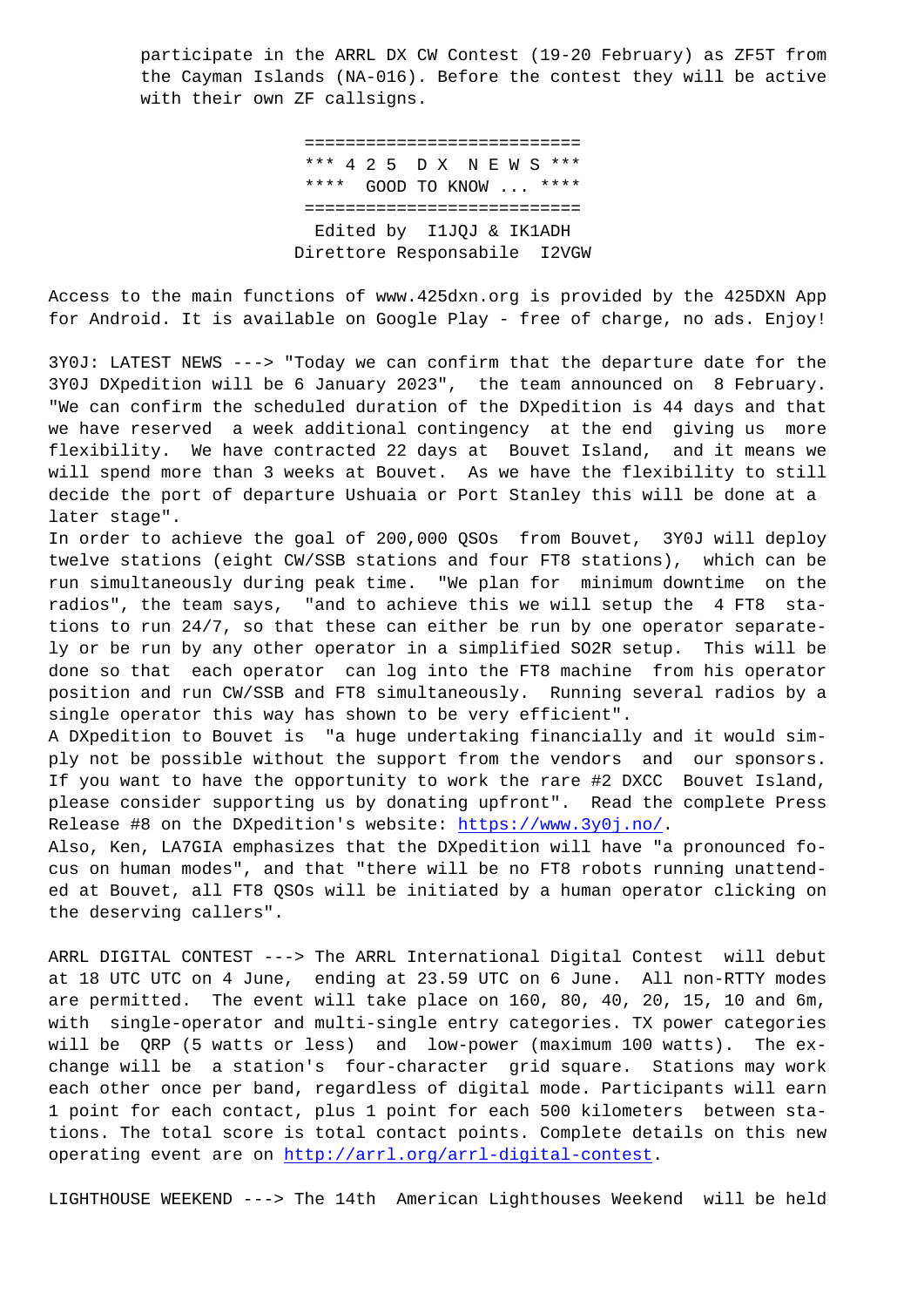can be round on <u>neep.//www</u> <u>, COM. al /</u> .

+ SILENT KEY + Bob Bruninga, WB4APR passed away on 7 February, aged 73. A retired senior research engineer at the United States Naval Academy, he was the inventor of the Automatic Packet Reporting System (http://www.aprs.org/) and published the APRS paper at the ARRL 11th Computer Networking Conference in 1992. He also had "an abiding interest in alternative power sources", the ARRL recalls, and he authored 'Energy Choices for the Radio Amateur', published by ARRL in 2018, "which explores developing changes in the area of power and energy, and examines the choices radio amateurs and others can make regarding home solar power, heat pumps, and hybrid and electric vehicles".

Also reported SK is Jim Elliott, KA3UNQ, who passed away on 1 February aged 78. First licenced in 1989, he enjoyed island activating along the East Coast for both IOTA and the US-Island Award programmes, but for the past twenty years his primary operating interest was the activation of lighthouses for the Amateur Radio Lighthouse Society.

> ============================ \*\*\* 4 2 5 D X N E W S \*\*\* \*\*\*\*\*\*\* OSL ROUTES \*\*\*\*\*\*\* ============================ Edited by I1JQJ & IK1ADH Direttore Responsabile I2VGW

| CALL      | MANAGER       | CALL                           | MANAGER       | CALL      | MANAGER       |
|-----------|---------------|--------------------------------|---------------|-----------|---------------|
| 4A5E      | EA5ZD         | GM3X                           | GM3POI        | PI75LIM   | <b>PE1NCP</b> |
| 4L2M      | EA7FTR        | GM6DX                          | M0OXO         | PJ2T      | W3HNK         |
| 4L9M      | R3XA          | H94IE                          | HP1MRA        | PY2ZEA    | OH2MM         |
| 4M1W      | EB7DX         | HC1BI                          | NE8Z          | PY5EG     | K3IRV         |
| 4U13FEB   | 9A2AA         | HC <sub>2</sub> A <sub>O</sub> | RC5A          | PZ5KV     | DL6KVA        |
| 4U1A      | UA3DX         | HC5AI                          | HC5VF         | R135YWI   | RZ4Z          |
| 4X2M      | 4X4DZ         | HC5DX                          | W3HNK         | S79/4X6TT | N4GNR         |
| 4X6TT     | N4GNR         | HC5LM                          | HC5VF         | SN100PSK  | SQ8JLU        |
| 5B4AQC    | DK6SP         | HC6CR                          | EC5R          | TF3T      | TF3MH         |
| 5V7JA     | KB9IJI        | HF40MRD                        | SP8MRD        | TI5/N3KS  | M0URX         |
| 5Z4BU     | EA5GL         | HG1222BA                       | HA4KYB        | TI5CDA    | EA5GL         |
| 5Z4PA     | M0URX         | HG8DX                          | HA8FT         | TM19AAW   | F8DVD         |
| 6Y5HM     | EA5GL         | HK7AAG                         | EA5GL         | TM20KFZ   | F4FCE         |
| 7Z3FD     | HZ1SAR        | <b>HZ1HZ</b>                   | N7RO          | TM2Y      | F6BEE         |
| 8P9AN     | CX3AN         | HZ3FD                          | <b>HZ1SAR</b> | TM3ZZ     | F4HIK         |
| 8Z3FD     | <b>HZ1SAR</b> | IA0/IZ1KHY                     | <b>I1URL</b>  | TM55M     | F4ESV         |
| 9A0BB     | 9A3JB         | II2IDT                         | I2YSB         | TM5G      | F8TRL         |
| 9A5ZTT    | NX4TT         | II8CAP                         | IC8ATA        | TM5W      | F4KLW         |
| 9K9NLD    | EC6DX         | IQ6JU                          | IK6QON        | TU5PCT    | OK6DJ         |
| 9V1ZV     | EA5GL         | J72IMS                         | EC6DX         | UP0L      | DL8KAC        |
| A41NN     | A61BK         | JY4CI                          | K2AX          | UP4L      | UN7LZ         |
| A60EXPO/2 | EA7FTR        | JY5MM                          | IK2DUW        | UP7L      | UN6LN         |
| A60HF     | EA7FTR        | KL7SB                          | N4GNR         | UR9IDX    | EA5EL         |
| A60HF/2   | EA7FTR        | KP2AD                          | <b>OK1TN</b>  | V31DJ     | W0CP          |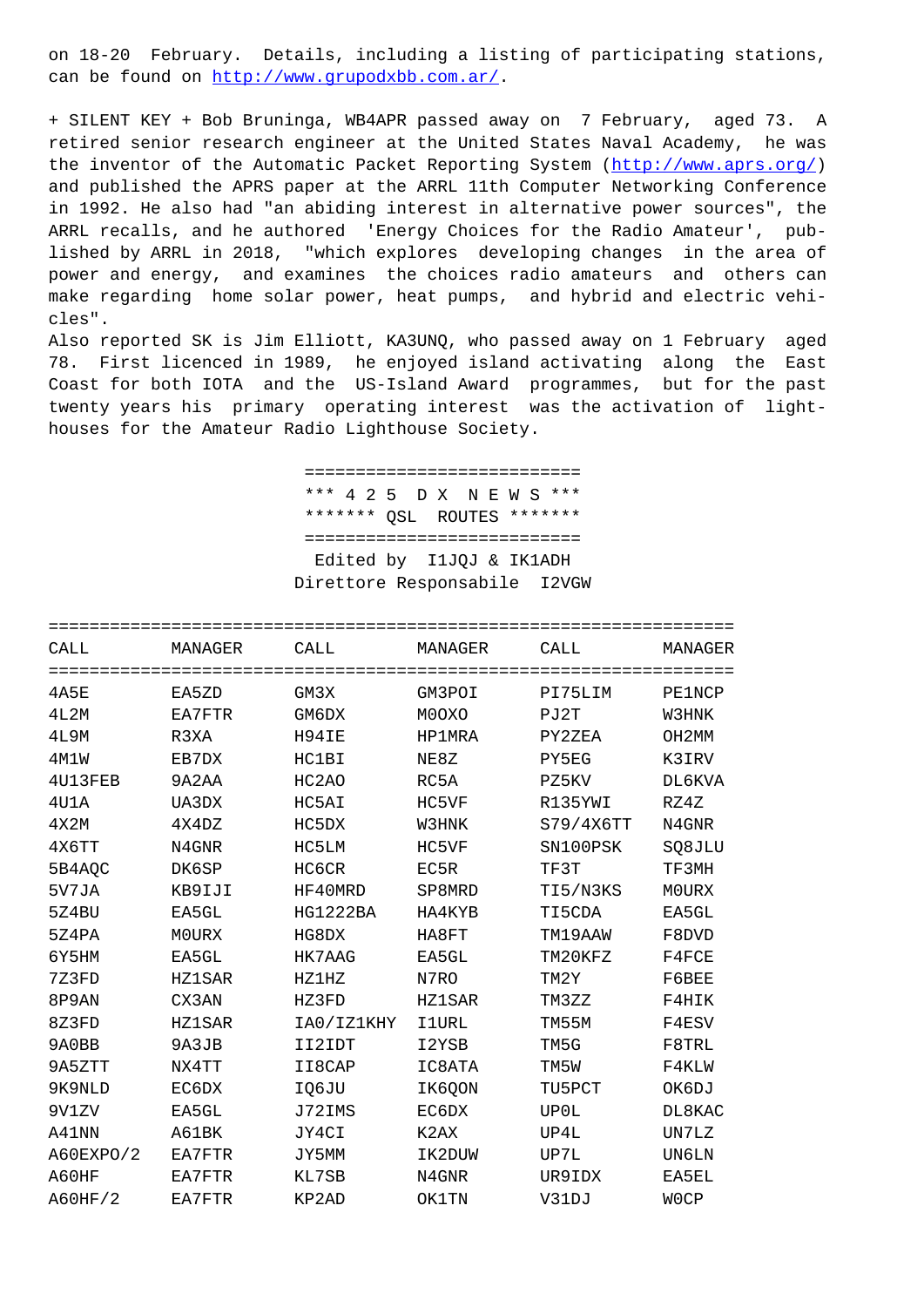| <b>AFZIN</b> | エレマロロル                                                                              | <b>NE JV</b>                               | חמכעת         | UWICV                                               | דווא איר   |  |  |  |  |
|--------------|-------------------------------------------------------------------------------------|--------------------------------------------|---------------|-----------------------------------------------------|------------|--|--|--|--|
| C4W          | 5B4WN                                                                               | KP4JOC                                     | RW6HS         | VA2EBI                                              | W1EBI      |  |  |  |  |
| CE4SES       | EA5KB                                                                               | LC0X                                       | LB3RE         | VE2CSI                                              | MOURX      |  |  |  |  |
| CM2XN        | EB7DX                                                                               | LX5MF                                      | LX1KQ         | VP8ADR                                              | M0OXO      |  |  |  |  |
| CR3W         | DL5AXX                                                                              | LZ150GD                                    | LZ1XM         | VP8BTR                                              | M0OXO      |  |  |  |  |
| CT9ABP       | OM3BH                                                                               | LZ1GLASS                                   | LZ1KAK        | VP9HE                                               | W2AF       |  |  |  |  |
| DL0MFL       | DL2JRM                                                                              | LZ251MA                                    | LZ1KCP        | VY2ZM                                               | EA7HBC     |  |  |  |  |
| E730RS       | E73E                                                                                | LZ60KFZ                                    | LZ1KFZ        | XV9NPS                                              | JA2NPS [b] |  |  |  |  |
| E7CW         | E73ESP                                                                              | MU5E                                       | GU4YOX        | XV9NPS                                              | JA2ODB [d] |  |  |  |  |
| EL2EF        | N200                                                                                | OD5ET                                      | EB7DX         | YBOAZ                                               | W4JS       |  |  |  |  |
| EM1U         | UT7UA                                                                               | OD5KU                                      | EB7DX         | YBOJVZ                                              | EB7DX      |  |  |  |  |
| EP2ABS       | RW6HS                                                                               | OD5SK                                      | IZ8CLM        | YB1DNF                                              | EB7DX      |  |  |  |  |
| EP5CZD       | RW6HS                                                                               | OHOZ                                       | <b>WOMM</b>   | YE1AR/2                                             | N200       |  |  |  |  |
| EX0DX        | HB9DUR                                                                              | OL15SOTA                                   | <b>OK1CYC</b> | YI1WWA                                              | IK2DUW     |  |  |  |  |
| EX2V         | RW6HS                                                                               | OL5GMA/p                                   | OK3EQ         | YJ8RN                                               | NZ4DX      |  |  |  |  |
| EY8MM        | <b>WOVTT</b>                                                                        | ON4BFS                                     | ON4LDR        | YR8D                                                | YO8KRR     |  |  |  |  |
| FK8GU        | EA5GL                                                                               | OX50HRH                                    | OZ1ACB        | Z21A                                                | DJ6TF      |  |  |  |  |
| FM1HN        | W3HNK                                                                               | OZ50HRH                                    | OZ1ACB        | Z220                                                | DJ6TF      |  |  |  |  |
| FM5BH        | W3HNK                                                                               | P3AA                                       | RW3RN         | ZL1FOC                                              | ZL3CW      |  |  |  |  |
| FM5DN        | KU9C                                                                                | PA75DXCC                                   | PA0ABM        | ZP4KFX                                              | IK2DUW     |  |  |  |  |
| FR4PJ        | EB7DX                                                                               | PA75UBA                                    | PA2TMS        | ZP5DA                                               | EB7DX      |  |  |  |  |
| GM2V         | N3SL                                                                                | PF88ANT                                    | PA0RDY        | ZP6/N3BNA                                           | KA2AEV     |  |  |  |  |
| 5H3BV        |                                                                                     |                                            |               | Borut Vrviscar, Zapuze 6, 4275 Begunje, Slovenia    |            |  |  |  |  |
| 8Q7AH        | Horacio Enrique Ledo, Manzanares 4586, Piso 2 Dpto. 4, C1430AFH,                    |                                            |               |                                                     |            |  |  |  |  |
|              |                                                                                     | Ciudad Autonoma de Buenos Aires, Argentina |               |                                                     |            |  |  |  |  |
| A08WRD       | Federacion Digital EA, Apartado Postal 3050, 08200 Sabadell                         |                                            |               |                                                     |            |  |  |  |  |
|              | (Barcelona), Spain                                                                  |                                            |               |                                                     |            |  |  |  |  |
| E7DX         | Boris Knezovic, P.O. Box 59, 71000 Sarajevo, Bosnia and Herzegovina                 |                                            |               |                                                     |            |  |  |  |  |
| FR4KR        | Francois Barbier, 5 bis La Marrerie, 50500 St Andre de Bohon,                       |                                            |               |                                                     |            |  |  |  |  |
|              | France                                                                              |                                            |               |                                                     |            |  |  |  |  |
| GB8BAF       | Bill Tinnion, 3 Brayton Road, Aspatria, Wigton, CA7 3DJ,<br>United Kingdom          |                                            |               |                                                     |            |  |  |  |  |
| HC5VF        | Fausto Vintimilla, 3 Ekes Ct, Sussex NJ 07461, USA                                  |                                            |               |                                                     |            |  |  |  |  |
| HP1MRA       | Roberto Arauz Munoz, Apartado Postal 0816-05263, Panama,                            |                                            |               |                                                     |            |  |  |  |  |
|              | Republic of Panama                                                                  |                                            |               |                                                     |            |  |  |  |  |
| KH7A         |                                                                                     |                                            |               | Akito Nagi, P.O. Box 88, Tokushima, 770-8691, Japan |            |  |  |  |  |
| OK6DJ        | David Beran, Dolni Kamenice 55, 34562 Holysov, Czech Republic                       |                                            |               |                                                     |            |  |  |  |  |
| OX3LX        | Joergen Roemming, Brandelev Stationsvej 9, 4700 Naestved, Denmark                   |                                            |               |                                                     |            |  |  |  |  |
| тм6м         | Stephane Van Langhenhoven, 24 bis rue de Anter Hent,<br>29830 Ploudalmezeau, France |                                            |               |                                                     |            |  |  |  |  |
| TR8CA        | Jean Charron, 19 rue Gabriel Moussa, 33320 Eysines, France                          |                                            |               |                                                     |            |  |  |  |  |
| V47UM        | William H. Rogers, 38 Arundel Rd, Annapolis MD 21401, USA                           |                                            |               |                                                     |            |  |  |  |  |
| ZT1T         | Tom Morgan, 58 Piet Retief Street, Robertson, 6705, South Africa                    |                                            |               |                                                     |            |  |  |  |  |
|              |                                                                                     |                                            |               |                                                     |            |  |  |  |  |
|              |                                                                                     | 425 DX NEWS HOME PAGE:                     |               | http://www.425dxn.org                               |            |  |  |  |  |
|              |                                                                                     | 425 DX NEWS MAGAZINE:                      |               | http://www.425dxn.org/monthly                       |            |  |  |  |  |
|              |                                                                                     |                                            |               |                                                     |            |  |  |  |  |
|              |                                                                                     |                                            |               |                                                     |            |  |  |  |  |